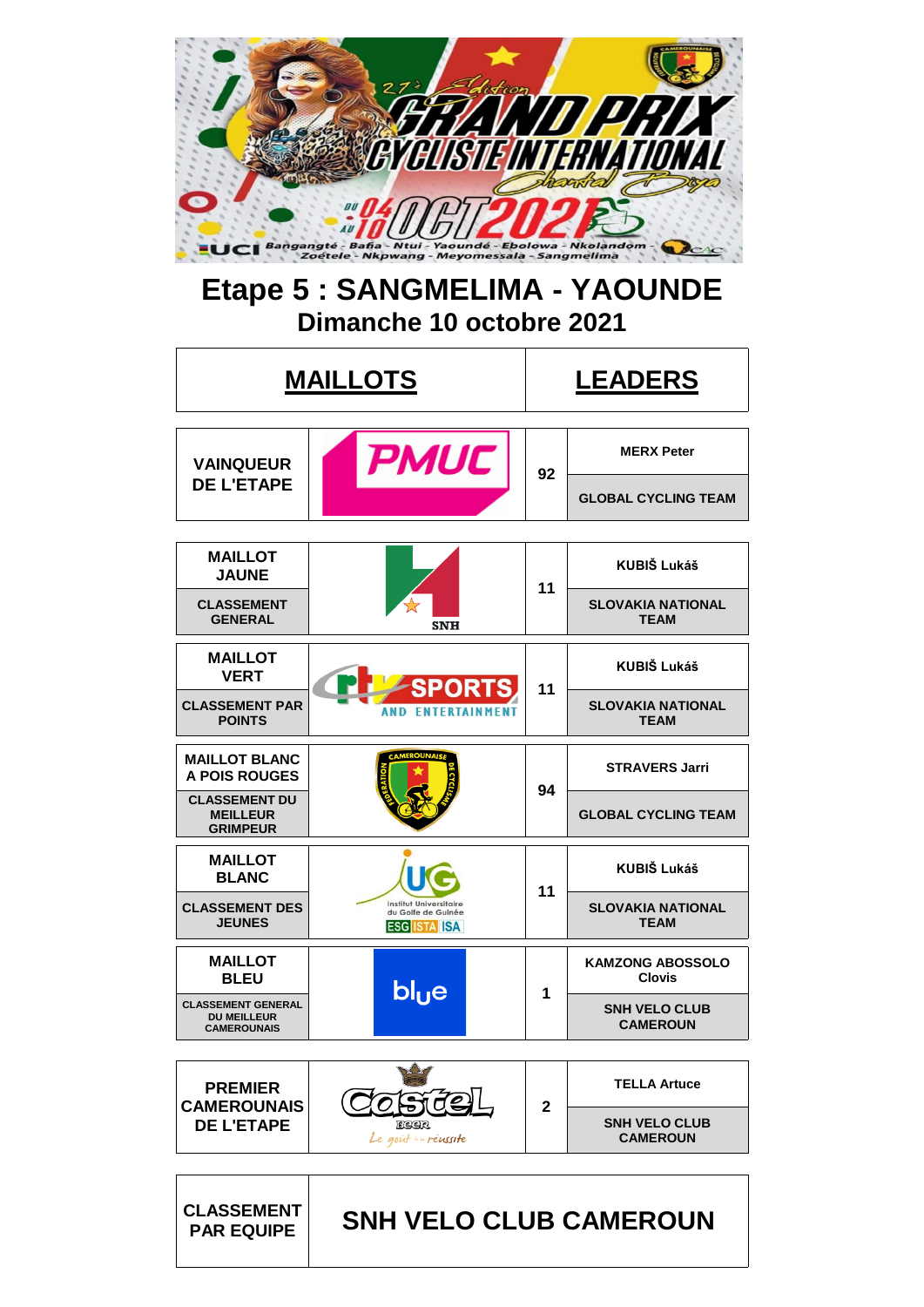

**Date :** 10/10/2021

## **CLASSEMENT DE L'ETAPE STAGE CLASSIFICATION**

#### SANGMELIMA - YAOUNDE



**Distance :** 168 km **Moyenne - Average :** 39.656km/h

**Etape - Stage :** 5

**Organisateur - Organiser :** FEDERATION CAMEROUNAISE DE CYCLISME

**Epreuve - Race :** GRAND PRIX INTERNATIONAL CHANTAL BIYA 2021

| Rang<br>Rank | Dos.<br><b>Bib</b> | UCI ID      | NOM Prénom<br>Last name First Name   | Equipe<br>Team                | Nat.<br>Nat. | Temps<br>Time | Ecart<br>Gap       | Bonif.<br>Bon. | Pen. |
|--------------|--------------------|-------------|--------------------------------------|-------------------------------|--------------|---------------|--------------------|----------------|------|
| 1            | 92                 | 10007863650 | <b>MERX Peter</b>                    | <b>GLOBAL CYCLING TEAM</b>    | <b>NED</b>   | 04h14'11"     |                    |                |      |
| 2            | 2                  | 10008908826 | <b>TELLA Artuce</b>                  | SNH VELO CLUB CAMEROUN        | <b>CMR</b>   | 04h14'11"     |                    |                |      |
| 3            | 95                 | 10023055971 | <b>SCHUURMANS Luuk</b>               | <b>GLOBAL CYCLING TEAM</b>    | <b>NED</b>   | 04h14'35"     | 24"                |                |      |
| 4            | 71                 | 10010590461 | <b>ANDREEV Yordan</b>                | MARTIGUES SPORT CYCLIS        | <b>BUL</b>   | 04h14'44"     | 33"                |                |      |
| 5            | 56                 | 10015725094 | * COLLUCCINI Nicolas                 | CLUB DE LA DEFENSE            | <b>FRA</b>   | 04h14'49"     | 38"                |                |      |
| 6            | 42                 | 10084865482 | * KOSSOKO Sadikou                    | CAMEROUN EQUIPE NATION        | <b>CMR</b>   | 04h14'49"     | $\blacksquare$     |                |      |
| 7            | 41                 | 10014287070 | <b>BISSA Badoja</b>                  | CAMEROUN EQUIPE NATION        | <b>CMR</b>   | 04h14'49"     | $\pmb{\mathsf{H}}$ |                |      |
| 8            | 53                 | 10005615472 | <b>GRACZYK Vincent</b>               | CLUB DE LA DEFENSE            | <b>FRA</b>   | 04h15'30"     | 01'19"             |                |      |
| 9            | 61                 | 10008667740 | CISSE Isiaka                         | CÔTE D'IVOIRE EQUIPE NATI     | <b>CIV</b>   | 04h15'30"     | $\mathbf{H}$       |                |      |
| 10           | 11                 | 10023479135 | * KUBIŠ Lukáš                        | SLOVAKIA NATIONAL TEAM        | <b>SVK</b>   | 04h16'31"     | 02'20"             |                |      |
| 11           | 93                 | 10003332235 | <b>SMITS Florian</b>                 | <b>GLOBAL CYCLING TEAM</b>    | <b>NED</b>   | 04h16'31"     | П                  |                |      |
| 12           | 52                 | 10016241521 | * TAILLANDIER Axel                   | CLUB DE LA DEFENSE            | <b>FRA</b>   | 04h16'31"     |                    |                |      |
| 13           | 96                 | 10073630357 | SLOOTJES Jordi                       | <b>GLOBAL CYCLING TEAM</b>    | <b>NED</b>   | 04h16'31"     |                    |                |      |
| 14           | 26                 | 10061743817 | <b>KONE Souleymane</b>               | BURKINA FASO EQUIPE NATI      | <b>BUR</b>   | 04h16'31"     | п                  |                |      |
| 15           | 94                 | 10014277067 | STRAVERS Jarri                       | <b>GLOBAL CYCLING TEAM</b>    | <b>NED</b>   | 04h16'31"     | п                  |                |      |
| 16           | 75                 | 10091576064 | * KLOPPER Christiaan                 | <b>MARTIGUES SPORT CYCLIS</b> | <b>RSA</b>   | 04h16'31"     | $\pmb{\mathsf{H}}$ |                |      |
| 17           | 54                 | 10015123900 | <b>GUEYDON Julien</b>                | CLUB DE LA DEFENSE            | <b>FRA</b>   | 04h16'31"     | п                  |                |      |
| 18           | 24                 | 10061744221 | * DAUMONT Paul                       | BURKINA FASO EQUIPE NATI      | <b>BUR</b>   | 04h16'31"     | п                  |                |      |
| 19           | 12                 | 10046019309 | * FOLTÁN Adam                        | SLOVAKIA NATIONAL TEAM        | <b>SVK</b>   | 04h16'31"     |                    |                |      |
| 20           | $\mathbf{1}$       | 10007763317 | KAMZONG ABOSSOLO Clovis              | SNH VELO CLUB CAMEROUN        | <b>CMR</b>   | 04h16'31"     | п                  |                |      |
| 21           | 76                 | 10052874175 | * VENKOV Ventsislav                  | <b>MARTIGUES SPORT CYCLIS</b> | <b>BUL</b>   | 04h16'37"     | 02'26"             |                |      |
| 22           | 43                 | 10064531555 | * KAMDEM FODJO Jordan                | CAMEROUN EQUIPE NATION        | <b>CMR</b>   | 04h16'37"     | П                  |                |      |
| 23           | 6                  | 10074935716 | * KUERE NOUNAWE Rodrigue Eric        | SNH VELO CLUB CAMEROUN        | <b>CMR</b>   | 04h16'43"     | 02'32"             |                |      |
| 24           | 45                 | 10054385658 | <b>ZANG ONDOA Jacques</b>            | CAMEROUN EQUIPE NATION        | <b>CMR</b>   | 04h16'44"     | 02'33"             |                |      |
| 25           | 21                 | 10061702488 | SORGHO W. Mathias                    | BURKINA FASO EQUIPE NATI      | <b>BUR</b>   | 04h16'44"     | н                  |                |      |
| 26           | 3                  | 10023528645 | YAOU Gadji                           | SNH VELO CLUB CAMEROUN        | <b>CMR</b>   | 04h16'44"     | $\pmb{\mathsf{H}}$ |                |      |
| 27           | 82                 | 10093368948 | <b>DIARRA Sidiki</b>                 | MALI EQUIPE NATIONALE         | MLI          | 04h16'50"     | 02'39"             |                |      |
| 28           | 51                 | 10086056259 | NOUVEAU Maxime                       | CLUB DE LA DEFENSE            | <b>FRA</b>   | 04h16'52"     | 02'41"             |                |      |
| 29           | 23                 | 10009577116 | YARBANGA Salifou                     | BURKINA FASO EQUIPE NATI      | <b>BUR</b>   | 04h16'57"     | 02'46"             |                |      |
| 30           | 4                  | 10015622741 | <b>TIENTCHEU Michel</b>              | SNH VELO CLUB CAMEROUN        | <b>CMR</b>   | 04h17'03"     | 02'52"             |                |      |
| 31           | 14                 | 10015521701 | KAŠKO Dávid                          | SLOVAKIA NATIONAL TEAM        | <b>SVK</b>   | 04h17'10"     | 02'59"             |                |      |
| 32           | 72                 | 10016134619 | ANGELOV Lachezar                     | <b>MARTIGUES SPORT CYCLIS</b> | <b>BUL</b>   | 04h17'40"     | 03'29"             |                |      |
| 33           | 83                 | 10093409061 | TOGOLA Moussa                        | MALI EQUIPE NATIONALE         | <b>MLI</b>   | 04h17'59"     | 03'48"             |                |      |
| 34           | 5                  | 10074935615 | * VOUKENG KEMTSOP Ismael             | SNH VELO CLUB CAMEROUN        | <b>CMR</b>   | 04h16'31"     | 02'20"             |                |      |
| 35           | 22                 | 10064281981 | <b>MONEAN Vinlegdiwaogo Bassirou</b> | BURKINA FASO EQUIPE NATI      | <b>BUR</b>   | 04h18'33"     | 04'22"             |                |      |
| 36           | 74                 | 10026493512 | DE SIMONE Luc                        | MARTIGUES SPORT CYCLIS        | <b>FRA</b>   | 04h25'30"     | 11'19"             |                |      |
| 37           | 13                 | 10046046890 | * ROVDER Pavol                       | SLOVAKIA NATIONAL TEAM        | <b>SVK</b>   | 04h25'31"     | 11'20"             |                |      |
| 38           | 62                 | 10013646264 | <b>LENGANI Amadou</b>                | CÔTE D'IVOIRE EQUIPE NATI     | <b>CIV</b>   | 04h52'09"     | 37'58"             |                |      |
| 39           | 46                 | 10094786764 | NJIASSE POPOUNA Mamouda              | CAMEROUN EQUIPE NATION        | <b>CMR</b>   | 04h52'09"     | П                  |                |      |
| 40           | 65                 | 10010103239 | SANOGO Abou                          | CÔTE D'IVOIRE EQUIPE NATI     | <b>CIV</b>   | 04h52'09"     | П                  |                |      |
| 41           | 16                 | 10046024056 | * GAVENDA Martin                     | SLOVAKIA NATIONAL TEAM        | <b>SVK</b>   | 04h52'09"     | н                  |                |      |
| 42           | 55                 | 10014727412 | <b>KERVADEC Stevan</b>               | CLUB DE LA DEFENSE            | <b>FRA</b>   | 04h52'09"     | Н                  |                |      |
| 43           | 64                 | 10014286969 | <b>TRAORÉ Souleymane</b>             | CÔTE D'IVOIRE EQUIPE NATI     | <b>CIV</b>   | 04h52'09"     |                    |                |      |
| 44           | 81                 | 10013638180 | COULIBALY Bréhima                    | MALI EQUIPE NATIONALE         | MLI          | 04h55'45"     | 41'34"             |                |      |
|              |                    |             |                                      |                               |              |               |                    |                |      |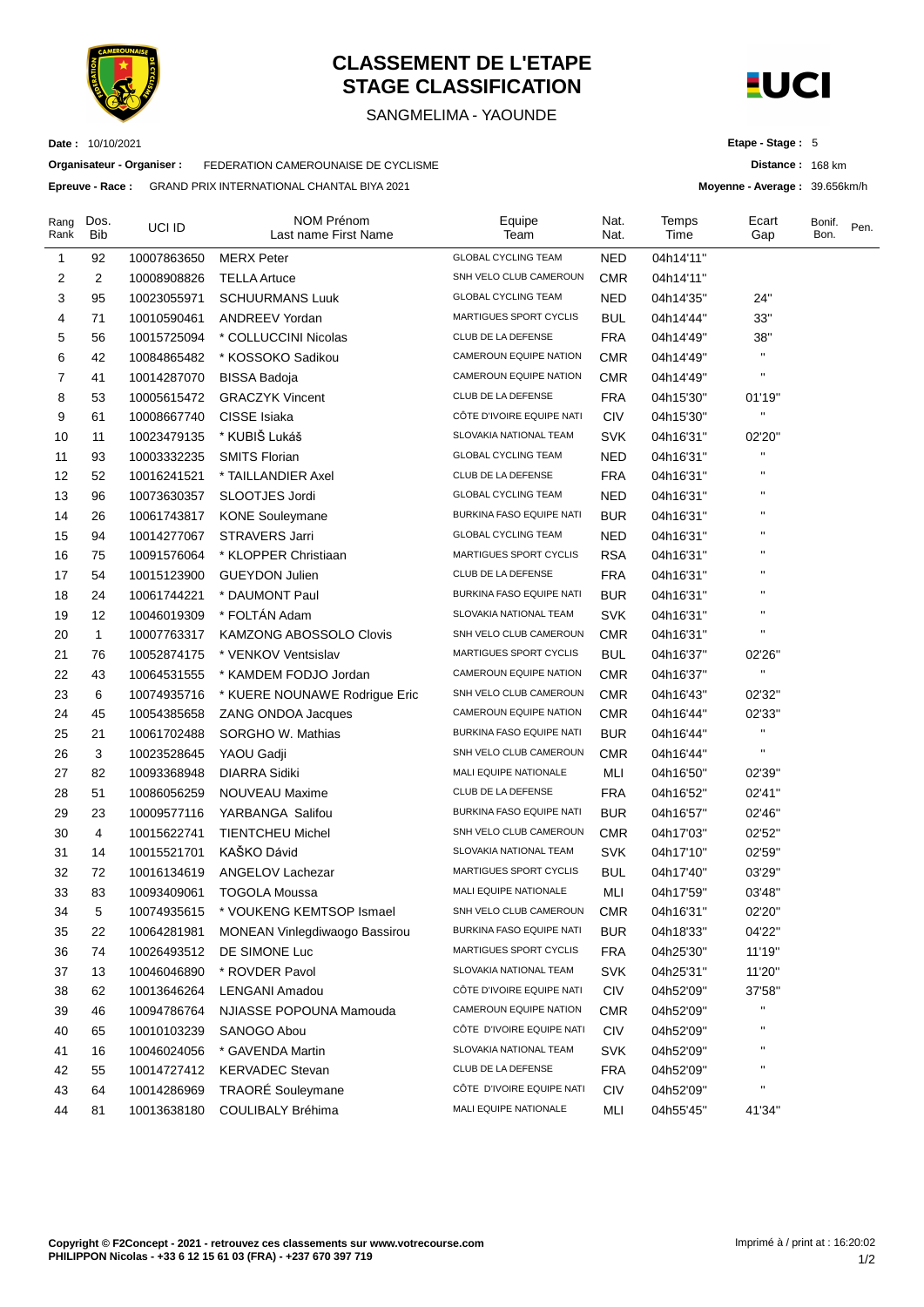**Nombre de partants : 53**

**NON PARTANTS - DN** S Dossard/Bib 91 - QUAEDVLIEG Lars - GLOBAL CYCLING TEAM - 10013304744 Numbers : 1

**ABANDONS - DNF**

Dossard/Bib 15 - MERTA Filip - SLOVAKIA NATIONAL TEAM - 10046052247 Dossard/Bib 25 - NIKIEMA Bachirou - BURKINA FASO EQUIPE NATIONALE - 10023468526 Dossard/Bib 31 - KINNOUHEZAN Honoré - BENIN EQUIPE NATIONALE - 10114659640 Dossard/Bib 32 - SOWOU Rémi - BENIN EQUIPE NATIONALE - 10075803561 Dossard/Bib 34 - SOUDJI Romuald - BENIN EQUIPE NATIONALE - 10086932996 Dossard/Bib 44 - NJOTCHUI FOUEKENG Marios - CAMEROUN EQUIPE NATIONALE - 10120006865 Dossard/Bib 63 - YOSSI Adama - CÔTE D'IVOIRE EQUIPE NATIONALE - 10015858773 Dossard/Bib 66 - KOUADIO Kouamé Antoine - CÔTE D'IVOIRE EQUIPE NATIONALE - 10065739409

Dossard/Bib 85 - TOGOLA Soumaïla - MALI EQUIPE NATIONALE - 10093452309

Numbers : 9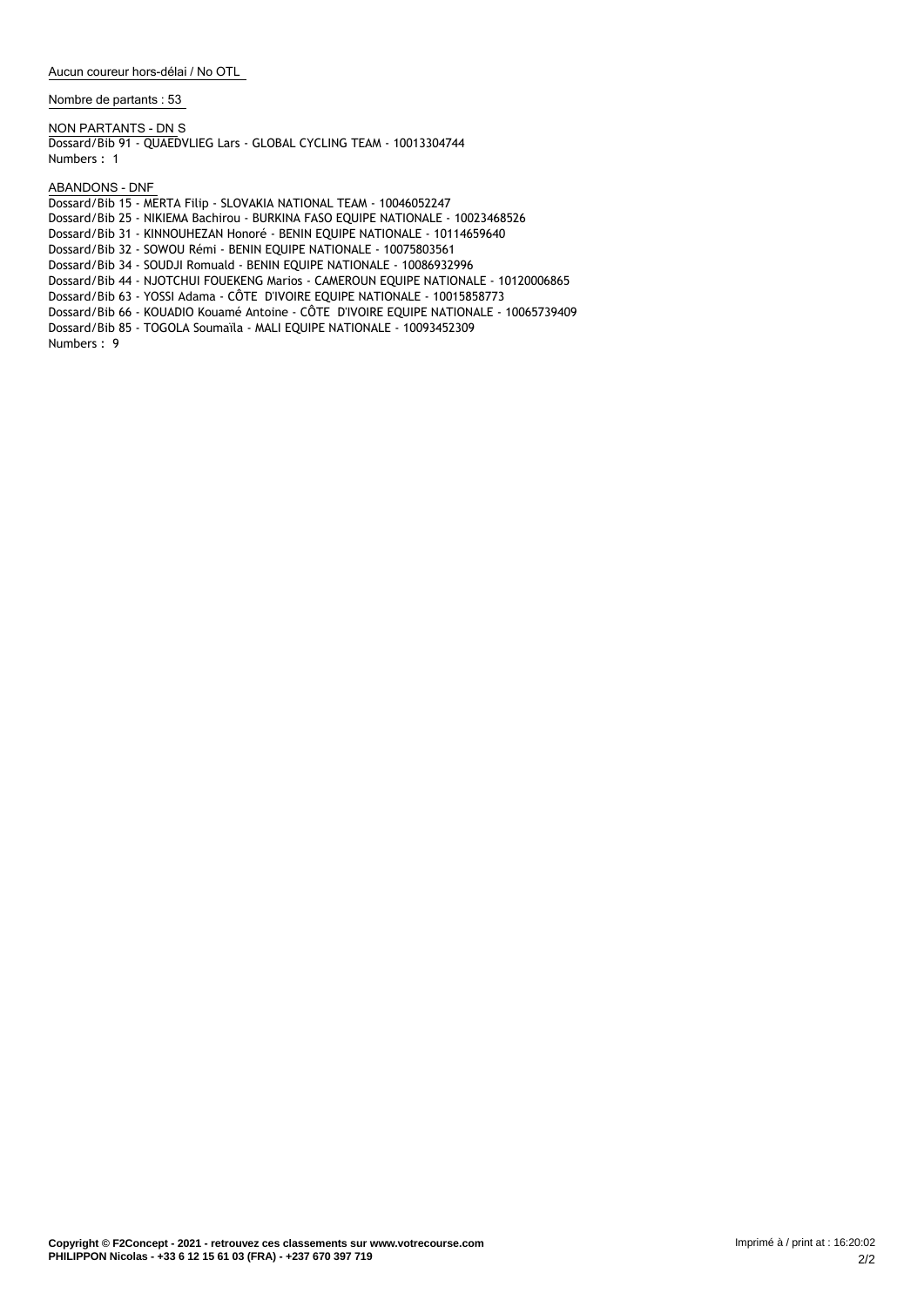

#### **CLASSEMENT GENERAL GENERAL CLASSIFICATION**

#### SANGMELIMA - YAOUNDE



**Date :** 10/10/2021

**Organisateur - Organiser :** FEDERATION CAMEROUNAISE DE CYCLISME

**Epreuve - Race :** GRAND PRIX INTERNATIONAL CHANTAL BIYA 2021

**Etape - Stage :** 5

**Distance :** 696.9 km

**Moyenne - Average :** 39.752km/h

| Rang<br>Rank | Dos.<br>Bib  | UCI ID      | <b>NOM Prénom</b><br>Last name First Name | Equipe<br>Team               | Nat.<br>Nat. | Temps<br>Time | Ecart<br>Gap |
|--------------|--------------|-------------|-------------------------------------------|------------------------------|--------------|---------------|--------------|
| 1            | 11           | 10023479135 | * KUBIŠ Lukáš                             | SLOVAKIA NATIONAL TEAM       | <b>SVK</b>   | 17h34'33"     |              |
| 2            | 96           | 10073630357 | SLOOTJES Jordi                            | <b>GLOBAL CYCLING TEAM</b>   | NED          | 17h34'33"     |              |
| 3            | $\mathbf{1}$ | 10007763317 | <b>KAMZONG ABOSSOLO Clovis</b>            | SNH VELO CLUB CAMEROUN       | <b>CMR</b>   | 17h34'33"     |              |
| 4            | 52           | 10016241521 | * TAILLANDIER Axel                        | CLUB DE LA DEFENSE           | <b>FRA</b>   | 17h34'35"     | 02"          |
| 5            | 75           | 10091576064 | * KLOPPER Christiaan                      | MARTIGUES SPORT CYCLISME     | <b>RSA</b>   | 17h34'35"     |              |
| 6            | 12           | 10046019309 | * FOLTÁN Adam                             | SLOVAKIA NATIONAL TEAM       | <b>SVK</b>   | 17h34'59"     | 26"          |
| 7            | 43           | 10064531555 | * KAMDEM FODJO Jordan                     | CAMEROUN EQUIPE NATIONALE    | <b>CMR</b>   | 17h35'11"     | 38"          |
| 8            | 6            | 10074935716 | * KUERE NOUNAWE Rodrigue Eric             | SNH VELO CLUB CAMEROUN       | <b>CMR</b>   | 17h36'18"     | 01'45"       |
| 9            | 3            | 10023528645 | YAOU Gadji                                | SNH VELO CLUB CAMEROUN       | <b>CMR</b>   | 17h37'04"     | 02'31"       |
| 10           | 2            | 10008908826 | <b>TELLA Artuce</b>                       | SNH VELO CLUB CAMEROUN       | <b>CMR</b>   | 17h39'49"     | 05'16"       |
| 11           | 95           | 10023055971 | <b>SCHUURMANS Luuk</b>                    | <b>GLOBAL CYCLING TEAM</b>   | NED          | 17h40'14"     | 05'41"       |
| 12           | 56           | 10015725094 | * COLLUCCINI Nicolas                      | CLUB DE LA DEFENSE           | <b>FRA</b>   | 17h40'36"     | 06'03"       |
| 13           | 41           | 10014287070 | <b>BISSA Badoja</b>                       | CAMEROUN EQUIPE NATIONALE    | <b>CMR</b>   | 17h40'38"     | 06'05"       |
| 14           | 42           | 10084865482 | * KOSSOKO Sadikou                         | CAMEROUN EQUIPE NATIONALE    | <b>CMR</b>   | 17h40'38"     | H,           |
| 15           | 61           | 10008667740 | CISSE Isiaka                              | CÔTE D'IVOIRE EQUIPE NATIONA | <b>CIV</b>   | 17h41'17"     | 06'44"       |
| 16           | 5            | 10074935615 | * VOUKENG KEMTSOP Ismael                  | SNH VELO CLUB CAMEROUN       | <b>CMR</b>   | 17h42'18"     | 07'45"       |
| 17           | 24           | 10061744221 | * DAUMONT Paul                            | BURKINA FASO EQUIPE NATIONA  | <b>BUR</b>   | 17h42'24"     | 07'51"       |
| 18           | 26           | 10061743817 | <b>KONE Souleymane</b>                    | BURKINA FASO EQUIPE NATIONA  | <b>BUR</b>   | 17h42'43"     | 08'10"       |
| 19           | 53           | 10005615472 | <b>GRACZYK Vincent</b>                    | CLUB DE LA DEFENSE           | <b>FRA</b>   | 17h42'47"     | 08'14"       |
| 20           | 93           | 10003332235 | <b>SMITS Florian</b>                      | <b>GLOBAL CYCLING TEAM</b>   | <b>NED</b>   | 17h42'48"     | 08'15"       |
| 21           | 14           | 10015521701 | KAŠKO Dávid                               | SLOVAKIA NATIONAL TEAM       | <b>SVK</b>   | 17h43'13"     | 08'40"       |
| 22           | 45           | 10054385658 | ZANG ONDOA Jacques                        | CAMEROUN EQUIPE NATIONALE    | <b>CMR</b>   | 17h43'23"     | 08'50"       |
| 23           | 82           | 10093368948 | <b>DIARRA Sidiki</b>                      | <b>MALI EQUIPE NATIONALE</b> | MLI          | 17h43'36"     | 09'03"       |
| 24           | 4            | 10015622741 | <b>TIENTCHEU Michel</b>                   | SNH VELO CLUB CAMEROUN       | <b>CMR</b>   | 17h43'37"     | 09'04"       |
| 25           | 21           | 10061702488 | SORGHO W. Mathias                         | BURKINA FASO EQUIPE NATIONA  | <b>BUR</b>   | 17h44'01"     | 09'28"       |
| 26           | 51           | 10086056259 | NOUVEAU Maxime                            | CLUB DE LA DEFENSE           | <b>FRA</b>   | 17h44'39"     | 10'06"       |
| 27           | 71           | 10010590461 | <b>ANDREEV Yordan</b>                     | MARTIGUES SPORT CYCLISME     | <b>BUL</b>   | 17h45'12"     | 10'39"       |
| 28           | 54           | 10015123900 | <b>GUEYDON Julien</b>                     | CLUB DE LA DEFENSE           | <b>FRA</b>   | 17h46'28"     | 11'55"       |
| 29           | 92           | 10007863650 | <b>MERX Peter</b>                         | <b>GLOBAL CYCLING TEAM</b>   | <b>NED</b>   | 17h47'54"     | 13'21"       |
| 30           | 23           | 10009577116 | YARBANGA Salifou                          | BURKINA FASO EQUIPE NATIONA  | <b>BUR</b>   | 17h48'16"     | 13'43"       |
| 31           | 72           | 10016134619 | ANGELOV Lachezar                          | MARTIGUES SPORT CYCLISME     | <b>BUL</b>   | 17h48'32"     | 13'59"       |
| 32           | 76           | 10052874175 | * VENKOV Ventsislav                       | MARTIGUES SPORT CYCLISME     | <b>BUL</b>   | 17h48'42"     | 14'09"       |
| 33           | 94           | 10014277067 | <b>STRAVERS Jarri</b>                     | <b>GLOBAL CYCLING TEAM</b>   | <b>NED</b>   | 17h50'30"     | 15'57"       |
| 34           | 13           | 10046046890 | * ROVDER Pavol                            | SLOVAKIA NATIONAL TEAM       | <b>SVK</b>   | 17h54'36"     | 20'03"       |
| 35           | 83           | 10093409061 | TOGOLA Moussa                             | MALI EQUIPE NATIONALE        | MLI          | 18h04'41"     | 30'08"       |
| 36           | 74           | 10026493512 | DE SIMONE Luc                             | MARTIGUES SPORT CYCLISME     | <b>FRA</b>   | 18h10'06"     | 35'33"       |
| 37           | 65           | 10010103239 | SANOGO Abou                               | CÔTE D'IVOIRE EQUIPE NATION  | <b>CIV</b>   | 18h19'56"     | 45'23"       |
| 38           | 46           | 10094786764 | NJIASSE POPOUNA Mamouda                   | CAMEROUN EQUIPE NATIONALE    | <b>CMR</b>   | 18h21'21"     | 46'48"       |
| 39           | 64           | 10014286969 | <b>TRAORÉ</b> Souleymane                  | CÔTE D'IVOIRE EQUIPE NATION  | <b>CIV</b>   | 18h21'34"     | 47'01"       |
| 40           |              |             | * GAVENDA Martin                          | SLOVAKIA NATIONAL TEAM       | <b>SVK</b>   |               |              |
|              | 16           | 10046024056 |                                           | BURKINA FASO EQUIPE NATIONA  |              | 18h21'36"     | 47'03"       |
| 41           | 22           | 10064281981 | MONEAN Vinlegdiwaogo Bassirou             | CÔTE D'IVOIRE EQUIPE NATIONA | <b>BUR</b>   | 18h38'25"     | 01h03'52"    |
| 42           | 62           | 10013646264 | <b>LENGANI Amadou</b>                     |                              | <b>CIV</b>   | 18h43'58"     | 01h09'25"    |
| 43           | 81           | 10013638180 | COULIBALY Bréhima                         | MALI EQUIPE NATIONALE        | MLI          | 18h52'09"     | 01h17'36"    |
| 44           | 55           | 10014727412 | <b>KERVADEC Stevan</b>                    | CLUB DE LA DEFENSE           | <b>FRA</b>   | 19h01'53"     | 01h27'20"    |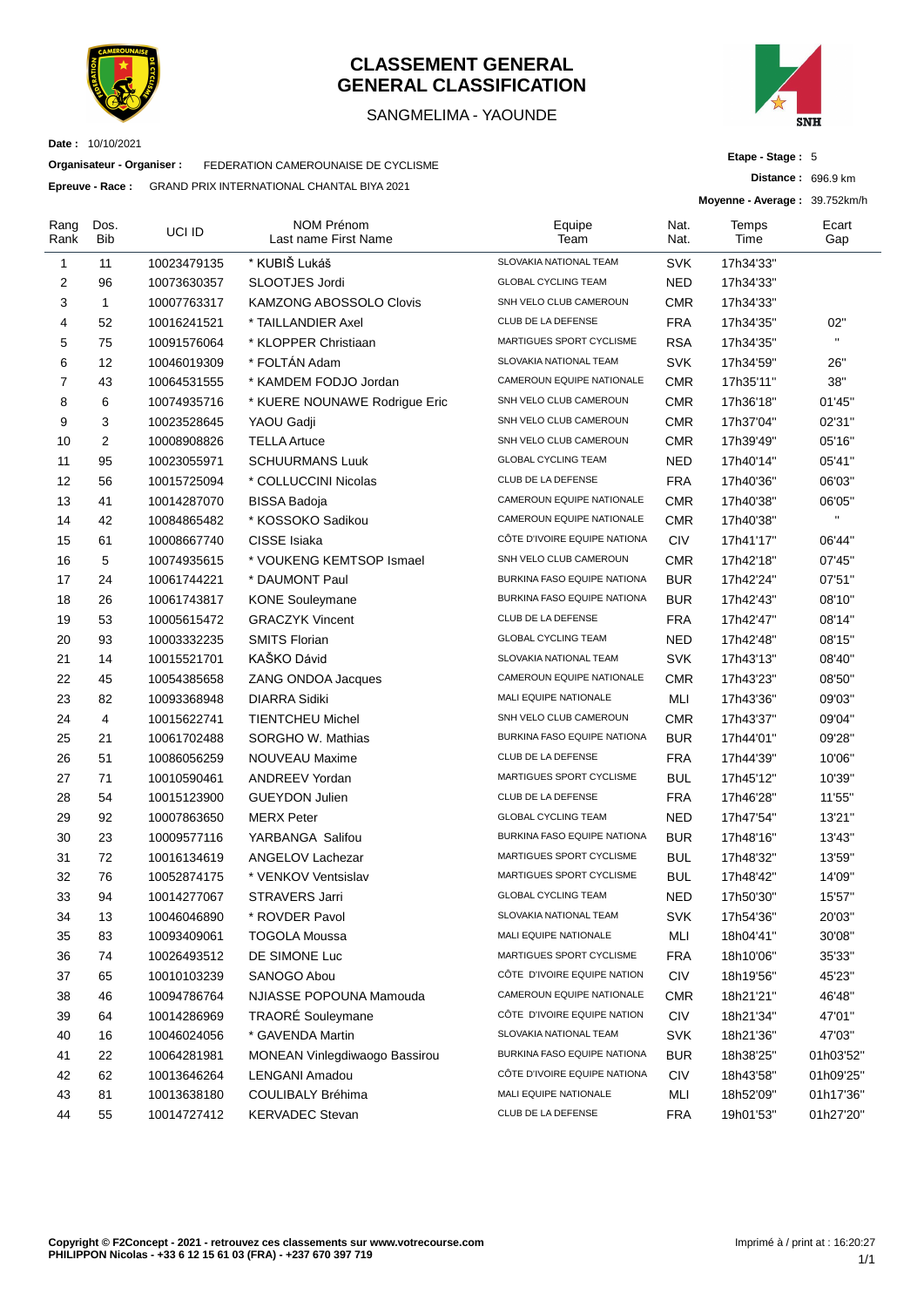

**Date :** 10/10/2021

#### SANGMELIMA - YAOUNDE **CLASSEMENT PAR POINTS POINTS CLASSIFICATION**



#### **Organisateur - Organiser :** FEDERATION CAMEROUNAISE DE CYCLISME **Epreuve - Race :** GRAND PRIX INTERNATIONAL CHANTAL BIYA 2021

| Rg             |    | Dos. Nom Prénom                     | Nat.       | Equipe     | Pts            | Bon. | Rg<br><b>Rk</b> | Dos.<br>Bib.   | Nom Prénom<br>Last name First name                  | UCI ID                     | Equipe<br>Team    | Pts     |
|----------------|----|-------------------------------------|------------|------------|----------------|------|-----------------|----------------|-----------------------------------------------------|----------------------------|-------------------|---------|
|                |    | km 36.6 - SPRINT INTERMEDIAIRE N°1  |            |            |                |      | $\mathbf{1}$    | 11             | KUBIŠ Lukáš                                         | 10023479135                | <b>SVK</b>        | 43      |
|                |    |                                     |            |            |                |      | $\overline{2}$  | 95             | <b>SCHUURMANS Luuk</b>                              | 10023055971                | GLO               | 36      |
| $\mathbf{1}$   | 95 | <b>SCHUURMANS Luuk</b>              | <b>NED</b> | GLO        | 3              |      | 3               | 52             | <b>TAILLANDIER Axel</b>                             | 10016241521                | DEF               | 34      |
| $\overline{2}$ | 54 | <b>GUEYDON Julien</b>               | <b>FRA</b> | <b>DEF</b> | $\overline{2}$ |      | 4               | $\overline{2}$ | <b>TELLA Artuce</b>                                 | 10008908826                | SNH               | 33      |
|                |    |                                     |            |            |                |      | 5               | 96             | SLOOTJES Jordi                                      | 10073630357                | GLO               | 33      |
| 3              | 11 | KUBIŠ Lukáš                         | <b>SVK</b> | <b>SVK</b> | 1              |      | 6               | 24             | <b>DAUMONT Paul</b>                                 | 10061744221                | <b>BUR</b>        | $2\ell$ |
|                |    |                                     |            |            |                |      | $\overline{7}$  | $\mathbf{1}$   | KAMZONG ABOSSOLO Clovis                             | 10007763317                | <b>SNH</b>        | 21      |
|                |    | km 76.1 - SPRINT INTERMEDIAIRE N°2  |            |            |                |      | 8               | 75             | <b>KLOPPER Christiaan</b>                           | 10091576064                | <b>MSC</b>        | 21      |
|                |    |                                     |            |            |                |      | 9               | 71             | <b>ANDREEV Yordan</b>                               | 10010590461                | <b>MSC</b>        | 21      |
| $\mathbf{1}$   | 42 | KOSSOKO Sadikou                     | <b>CMR</b> | <b>CMR</b> | 3              |      | 10              | 92             | <b>MERX Peter</b>                                   | 10007863650                | GLO               | 16      |
| 2              | 53 | <b>GRACZYK Vincent</b>              | <b>FRA</b> | <b>DEF</b> | $\overline{2}$ |      | 11              | 42             | KOSSOKO Sadikou                                     | 10084865482                | <b>CMR</b>        | 14      |
|                |    |                                     |            |            |                |      | 12              | 41             | <b>BISSA Badoja</b>                                 | 10014287070                | <b>CMR</b>        | ç       |
| 3              | 61 | CISSE Isiaka                        | CIV        | CIV        | 1              |      | 13              | 12             | FOLTÁN Adam                                         | 10046019309                | <b>SVK</b>        | ε       |
|                |    |                                     |            |            |                |      | 14              | 43             | KAMDEM FODJO Jordan                                 | 10064531555                | <b>CMR</b>        |         |
|                |    | km 117.1 - SPRINT INTERMEDIAIRE N°3 |            |            |                |      | 15<br>16        | 61<br>56       | CISSE Isiaka                                        | 10008667740                | CIV<br><b>DEF</b> |         |
|                |    |                                     |            |            |                |      | 17              | 53             | <b>COLLUCCINI Nicolas</b><br><b>GRACZYK Vincent</b> | 10015725094<br>10005615472 | <b>DEF</b>        |         |
| 1              | 2  | <b>TELLA Artuce</b>                 | <b>CMR</b> | SNH        | 3              |      | 18              | 6              | KUERE NOUNAWE Rodrigue Eric                         | 10074935716                | <b>SNH</b>        |         |
| 2              | 42 | KOSSOKO Sadikou                     | <b>CMR</b> | <b>CMR</b> | $\overline{2}$ |      | 19              | 5              | <b>VOUKENG KEMTSOP Ismael</b>                       | 10074935615                | SNH               |         |
|                |    |                                     |            |            |                |      | 20              | 74             | DE SIMONE Luc                                       | 10026493512                | <b>MSC</b>        |         |
| 3              | 53 | <b>GRACZYK Vincent</b>              | <b>FRA</b> | <b>DEF</b> | 1              |      | 21              | 94             | <b>STRAVERS Jarri</b>                               | 10014277067                | GLO               |         |
|                |    |                                     |            |            |                |      | 22              | 3              | YAOU Gadji                                          | 10023528645                | SNH               |         |
| Arrivée        |    |                                     |            |            |                |      | 23              | 26             | <b>KONE Souleymane</b>                              | 10061743817                | <b>BUR</b>        |         |
|                |    |                                     |            |            |                |      | 24              | 45             | ZANG ONDOA Jacques                                  | 10054385658                | <b>CMR</b>        |         |
| $\mathbf{1}$   | 92 | <b>MERX Peter</b>                   | <b>NED</b> | GLO        | 15             |      | 25              | 21             | SORGHO W. Mathias                                   | 10061702488                | <b>BUR</b>        |         |
| 2              | 2  | <b>TELLA Artuce</b>                 | <b>CMR</b> | SNH        | 12             |      | 26              | 54             | <b>GUEYDON Julien</b>                               | 10015123900                | <b>DEF</b>        |         |
|                |    |                                     |            |            |                |      | 27              | 14             | KAŠKO Dávid                                         | 10015521701                | <b>SVK</b>        |         |
| 3              | 95 | <b>SCHUURMANS Luuk</b>              | <b>NED</b> | GLO        | 10             |      | 28              | 13             | <b>ROVDER Pavol</b>                                 | 10046046890                | <b>SVK</b>        |         |
| 4              | 71 | <b>ANDREEV Yordan</b>               | <b>BUL</b> | <b>MSC</b> | 8              |      | 29              | 65             | SANOGO Abou                                         | 10010103239                | CIV               |         |
| 5              | 56 | <b>COLLUCCINI Nicolas</b>           | <b>FRA</b> | <b>DEF</b> | 6              |      |                 |                |                                                     |                            |                   |         |
| 6              | 42 | KOSSOKO Sadikou                     | <b>CMR</b> | <b>CMR</b> | 5              |      |                 |                |                                                     |                            |                   |         |
| 7              | 41 | <b>BISSA Badoja</b>                 | <b>CMR</b> | <b>CMR</b> | 4              |      |                 |                |                                                     |                            |                   |         |
| 8              | 53 | <b>GRACZYK Vincent</b>              | <b>FRA</b> | <b>DEF</b> | 3              |      |                 |                |                                                     |                            |                   |         |
| 9              | 61 | CISSE Isiaka                        | CIV        | CIV        | $\overline{2}$ |      |                 |                |                                                     |                            |                   |         |
| 10             | 11 | KUBIŠ Lukáš                         | <b>SVK</b> | <b>SVK</b> | 1              |      |                 |                |                                                     |                            |                   |         |

**Etape - Stage :** 5

#### **Classement de l'étape - Stage classification Classement général - General classification**

| Nat.       | Equipe     | Pts            | Bon. | Rg<br><b>Rk</b> | Dos.<br>Bib. | Nom Prénom<br>Last name First name | UCI ID      | Equipe<br>Team | <b>Pts</b>     |
|------------|------------|----------------|------|-----------------|--------------|------------------------------------|-------------|----------------|----------------|
|            |            |                |      | $\mathbf{1}$    | 11           | KUBIŠ Lukáš                        | 10023479135 | <b>SVK</b>     | 43             |
|            |            |                |      | $\overline{2}$  | 95           | <b>SCHUURMANS Luuk</b>             | 10023055971 | GLO            | 36             |
| NED        | <b>GLO</b> | 3              |      | 3               | 52           | <b>TAILLANDIER Axel</b>            | 10016241521 | <b>DEF</b>     | 34             |
| <b>FRA</b> | <b>DEF</b> | $\overline{2}$ |      | 4               | 2            | <b>TELLA Artuce</b>                | 10008908826 | SNH            | 33             |
|            |            |                |      | 5               | 96           | SLOOTJES Jordi                     | 10073630357 | <b>GLO</b>     | 33             |
| SVK        | <b>SVK</b> | 1              |      | 6               | 24           | <b>DAUMONT Paul</b>                | 10061744221 | <b>BUR</b>     | 24             |
|            |            |                |      | $\overline{7}$  | $\mathbf{1}$ | <b>KAMZONG ABOSSOLO Clovis</b>     | 10007763317 | SNH            | 21             |
|            |            |                |      | 8               | 75           | <b>KLOPPER Christiaan</b>          | 10091576064 | <b>MSC</b>     | 21             |
|            |            |                |      | 9               | 71           | <b>ANDREEV Yordan</b>              | 10010590461 | <b>MSC</b>     | 21             |
| CMR        | <b>CMR</b> | 3              |      | 10              | 92           | <b>MERX Peter</b>                  | 10007863650 | GLO            | 16             |
|            |            |                |      | 11              | 42           | KOSSOKO Sadikou                    | 10084865482 | <b>CMR</b>     | 14             |
| FRA        | <b>DEF</b> | 2              |      | 12              | 41           | <b>BISSA Badoja</b>                | 10014287070 | <b>CMR</b>     | 9              |
| CIV        | <b>CIV</b> | 1              |      | 13              | 12           | FOLTÁN Adam                        | 10046019309 | <b>SVK</b>     | 8              |
|            |            |                |      | 14              | 43           | KAMDEM FODJO Jordan                | 10064531555 | <b>CMR</b>     | 8              |
|            |            |                |      | 15              | 61           | CISSE Isiaka                       | 10008667740 | CIV            | 8              |
|            |            |                |      | 16              | 56           | <b>COLLUCCINI Nicolas</b>          | 10015725094 | <b>DEF</b>     | 6              |
|            |            |                |      | 17              | 53           | <b>GRACZYK Vincent</b>             | 10005615472 | <b>DEF</b>     | 6              |
| CMR        | SNH        | 3              |      | 18              | 6            | <b>KUERE NOUNAWE Rodrique Eric</b> | 10074935716 | <b>SNH</b>     | 5              |
| CMR        | <b>CMR</b> | 2              |      | 19              | 5            | <b>VOUKENG KEMTSOP Ismael</b>      | 10074935615 | SNH            | 5              |
| <b>FRA</b> |            |                |      | 20              | 74           | DE SIMONE Luc                      | 10026493512 | <b>MSC</b>     | 3              |
|            | <b>DEF</b> | 1              |      | 21              | 94           | <b>STRAVERS Jarri</b>              | 10014277067 | GLO            | 3              |
|            |            |                |      | 22              | 3            | YAOU Gadji                         | 10023528645 | SNH            | $\overline{2}$ |
|            |            |                |      | 23              | 26           | <b>KONE Souleymane</b>             | 10061743817 | <b>BUR</b>     | 2              |
|            |            |                |      | 24              | 45           | ZANG ONDOA Jacques                 | 10054385658 | <b>CMR</b>     | $\overline{2}$ |
| NED        | <b>GLO</b> | 15             |      | 25              | 21           | SORGHO W. Mathias                  | 10061702488 | <b>BUR</b>     | $\overline{2}$ |
| CMR        | <b>SNH</b> | 12             |      | 26              | 54           | <b>GUEYDON Julien</b>              | 10015123900 | <b>DEF</b>     | $\overline{2}$ |
|            |            |                |      | 27              | 14           | KAŠKO Dávid                        | 10015521701 | <b>SVK</b>     | $\mathbf{1}$   |
| NED        | <b>GLO</b> | 10             |      | 28              | 13           | <b>ROVDER Pavol</b>                | 10046046890 | <b>SVK</b>     | $\mathbf{1}$   |
| BUL        | <b>MSC</b> | 8              |      | 29              | 65           | SANOGO Abou                        | 10010103239 | CIV            | 1              |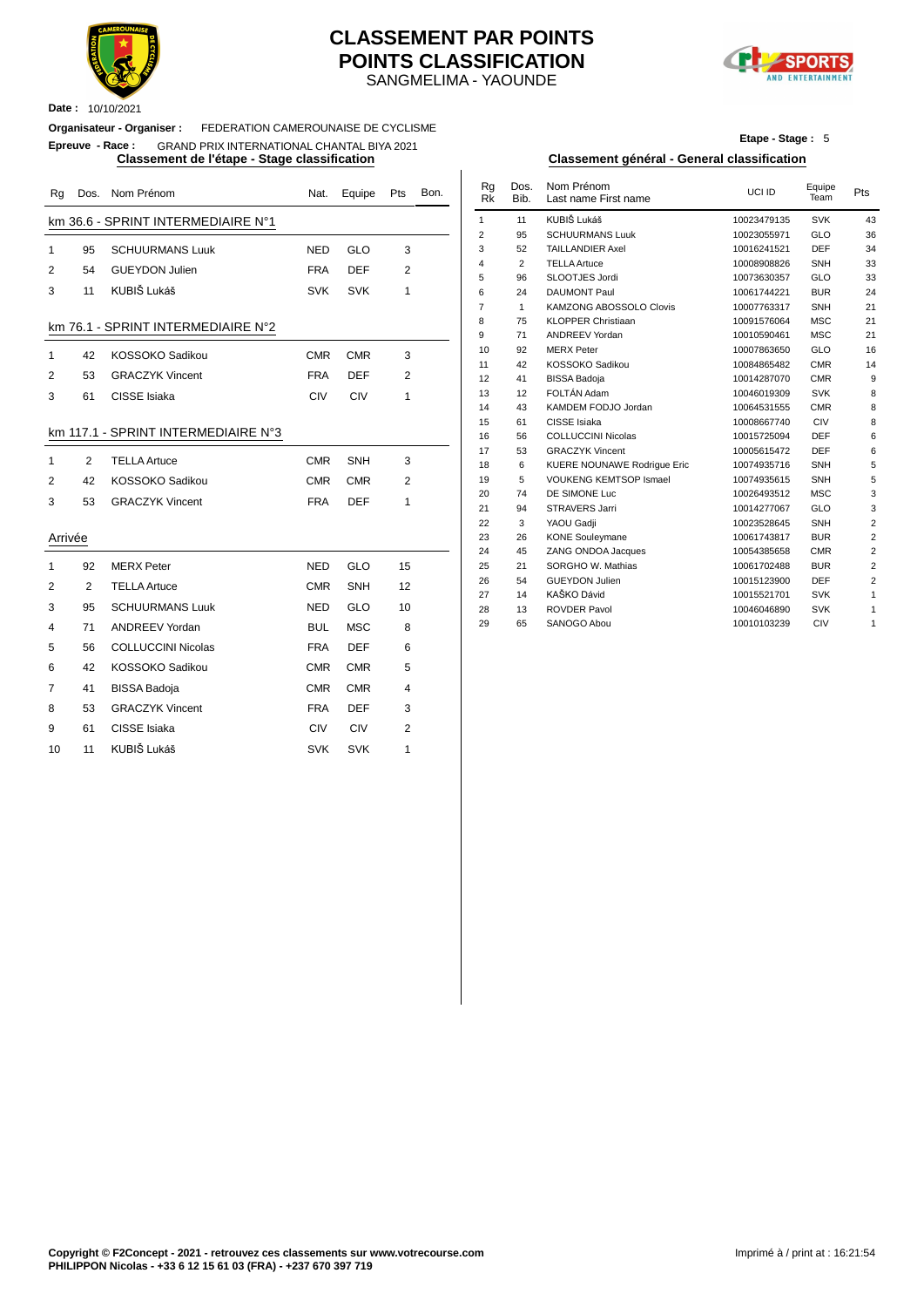

### **MEILLEUR GRIMPEUR MOUNTAIN CLASSIFICATION**



SANGMELIMA - YAOUNDE

#### FEDERATION CAMEROUNAISE DE CYCLISME **Organisateur - Organiser :**

#### $E$ preuve - **Race** : GRAND PRIX INTERNATIONAL CHANTAL BIYA 2021

#### **Classement de l'étape - Stage classification Classement général - General classification**

| Rg<br>Rk      | Dos.<br><b>Bib</b> | Nom Prénom<br>Last name First name | Nat.       | Equipe<br>Team | Pts            | Bon. | Rg<br>Rk       | Dos.<br><b>Bib</b> | Nom Prénom<br>Last name First |
|---------------|--------------------|------------------------------------|------------|----------------|----------------|------|----------------|--------------------|-------------------------------|
|               |                    | km 10 - GPM n°1 (3° catégorie)     |            |                |                |      | 1              | 94                 | <b>STRAVERS Jarr</b>          |
| 1             | 6                  | <b>KUERE NOUNAWE Rodrique Eric</b> | <b>CMR</b> | <b>SNH</b>     | 6              |      | $\overline{2}$ | 2                  | <b>TELLA Artuce</b>           |
| 2             | 94                 | <b>STRAVERS Jarri</b>              | <b>NED</b> | <b>GLO</b>     | 4              |      | 3              | 12                 | FOLTÁN Adam                   |
| 3             | 12                 | FOLTÁN Adam                        | <b>SVK</b> | <b>SVK</b>     | $\overline{2}$ |      | 4              | 14                 | KAŠKO Dávid                   |
|               |                    |                                    |            |                |                |      | 5              | 11                 | KUBIŠ Lukáš                   |
|               |                    | km 148.8 - GPM n°2 (3° catégorie)  |            |                |                |      | 6              | 96                 | <b>SLOOTJES Jord</b>          |
| 1             | $\mathcal{P}$      | <b>TELLA Artuce</b>                | <b>CMR</b> | <b>SNH</b>     | 6              |      | 7              | 6                  | <b>KUERE NOUNA</b>            |
| 2             | 42                 | KOSSOKO Sadikou                    | <b>CMR</b> | <b>CMR</b>     | 4              |      | 8              | 24                 | <b>DAUMONT Paul</b>           |
| 3             | 61                 | CISSE Isiaka                       | <b>CIV</b> | <b>CIV</b>     | $\overline{2}$ |      | 9              | 26                 | <b>KONE Souleyma</b>          |
|               |                    |                                    |            |                |                |      | 10             | 74                 | DE SIMONE Luc                 |
|               |                    | km 161 - GPM n°3 (3° catégorie)    |            |                |                |      | 11             | 95                 | <b>SCHUURMANS</b>             |
| 1             | 2                  | <b>TELLA Artuce</b>                | <b>CMR</b> | <b>SNH</b>     | 6              |      | 12             | 42                 | KOSSOKO Sadi                  |
| $\mathcal{P}$ | 95                 | <b>SCHUURMANS Luuk</b>             | <b>NED</b> | GLO            | 4              |      | 13             | 1                  | <b>KAMZONG ABC</b>            |
| 3             | 71                 | <b>ANDREEV Yordan</b>              | <b>BUL</b> | <b>MSC</b>     | $\overline{2}$ |      | 14             | 43                 | <b>KAMDEM FODJ</b>            |

**Etape - Stage :** 5

| Nom Prénom<br>Last name First name | Nat.       | Equipe<br>Team | Pts | Bon. | Rq<br>Rk | Dos.<br><b>Bib</b> | Nom Prénom<br>Last name First name | UCI ID      | Equipe<br>Team | Pts                     |
|------------------------------------|------------|----------------|-----|------|----------|--------------------|------------------------------------|-------------|----------------|-------------------------|
| M n°1 (3° catégorie)               |            |                |     |      | 1        | 94                 | <b>STRAVERS Jarri</b>              | 10014277067 | <b>GLO</b>     | 24                      |
| <b>KUERE NOUNAWE Rodrique Eric</b> | <b>CMR</b> | <b>SNH</b>     | 6   |      | 2        | 2                  | <b>TELLA Artuce</b>                | 10008908826 | <b>SNH</b>     | 18                      |
| <b>STRAVERS Jarri</b>              | <b>NED</b> | <b>GLO</b>     | 4   |      | 3        | 12                 | FOLTÁN Adam                        | 10046019309 | <b>SVK</b>     | 12                      |
| FOLTÁN Adam                        | <b>SVK</b> | <b>SVK</b>     | 2   |      | 4        | 14                 | KAŠKO Dávid                        | 10015521701 | <b>SVK</b>     | 10                      |
|                                    |            |                |     |      | 5        | 11                 | KUBIŠ Lukáš                        | 10023479135 | <b>SVK</b>     | 10                      |
| GPM n°2 (3°catégorie)              |            |                |     |      | 6        | 96                 | SLOOTJES Jordi                     | 10073630357 | <b>GLO</b>     | 8                       |
| <b>TELLA Artuce</b>                | <b>CMR</b> | <b>SNH</b>     | 6   |      | 7        | 6                  | <b>KUERE NOUNAWE Rodrique Eric</b> | 10074935716 | <b>SNH</b>     | 6                       |
| KOSSOKO Sadikou                    | <b>CMR</b> | <b>CMR</b>     | 4   |      | 8        | 24                 | <b>DAUMONT Paul</b>                | 10061744221 | <b>BUR</b>     | 6                       |
| CISSE Isiaka                       | <b>CIV</b> | <b>CIV</b>     | 2   |      | 9        | 26                 | <b>KONE Souleymane</b>             | 10061743817 | <b>BUR</b>     | 6                       |
|                                    |            |                |     |      | 10       | 74                 | DE SIMONE Luc                      | 10026493512 | <b>MSC</b>     | 6                       |
| PM n°3 (3°catégorie)               |            |                |     |      | 11       | 95                 | <b>SCHUURMANS Luuk</b>             | 10023055971 | GLO            | 4                       |
| <b>TELLA Artuce</b>                | <b>CMR</b> | <b>SNH</b>     | 6   |      | 12       | 42                 | KOSSOKO Sadikou                    | 10084865482 | <b>CMR</b>     | 4                       |
| <b>SCHUURMANS Luuk</b>             | <b>NED</b> | <b>GLO</b>     | 4   |      | 13       | 1                  | <b>KAMZONG ABOSSOLO Clovis</b>     | 10007763317 | <b>SNH</b>     | 2                       |
| <b>ANDREEV Yordan</b>              | <b>BUL</b> | <b>MSC</b>     | 2   |      | 14       | 43                 | KAMDEM FODJO Jordan                | 10064531555 | <b>CMR</b>     | 2                       |
|                                    |            |                |     |      | 15       | 61                 | CISSE Isiaka                       | 10008667740 | <b>CIV</b>     | $\overline{\mathbf{c}}$ |
|                                    |            |                |     |      | 16       | 5                  | <b>VOUKENG KEMTSOP Ismael</b>      | 10074935615 | <b>SNH</b>     | $\overline{2}$          |
|                                    |            |                |     |      | 17       | 93                 | <b>SMITS Florian</b>               | 10003332235 | <b>GLO</b>     | 2                       |
|                                    |            |                |     |      | 18       | 4                  | <b>TIENTCHEU Michel</b>            | 10015622741 | <b>SNH</b>     | 2                       |
|                                    |            |                |     |      | 19       | 71                 | <b>ANDREEV Yordan</b>              | 10010590461 | <b>MSC</b>     | 2                       |
|                                    |            |                |     |      | 20       | 13                 | <b>ROVDER Pavol</b>                | 10046046890 | <b>SVK</b>     | 2                       |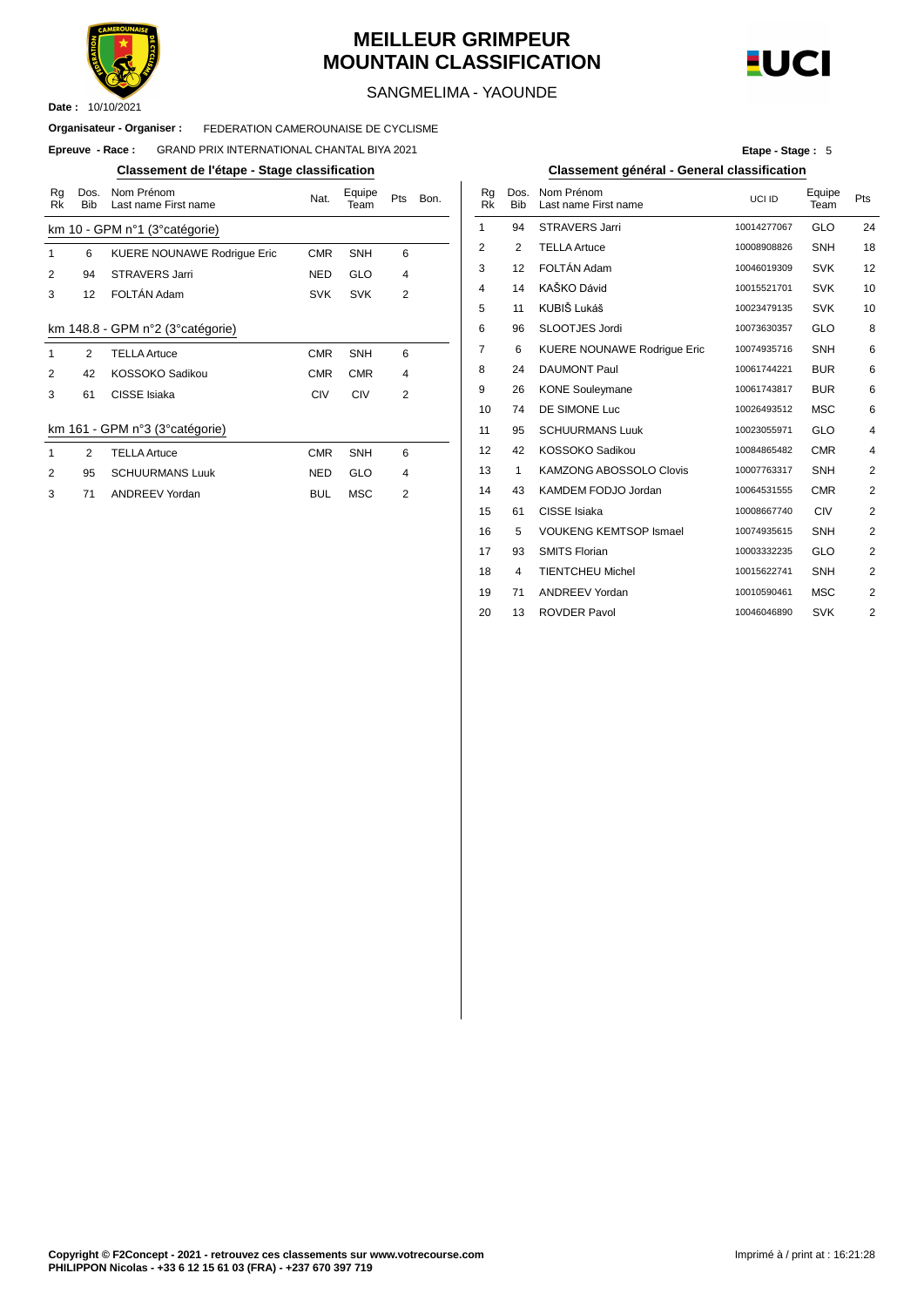

#### SANGMELIMA - YAOUNDE **CLASSEMENT GENERAL DES JEUNES BEST YOUNG GENERAL CLASSIFICATION**



#### **Etape - Stage :** 5

**Distance :** 696.9 km

**Organisateur - Organiser :** FEDERATION CAMEROUNAISE DE CYCLISME

#### **Epreuve - Race :** GRAND PRIX INTERNATIONAL CHANTAL BIYA 2021

| Rang<br>Rank | Dos.<br><b>Bib</b> | NOM Prénom<br>Last name First Name | Equipe<br>Team                       | UCI ID      | Temps<br>Time | Ecart<br>Gap |
|--------------|--------------------|------------------------------------|--------------------------------------|-------------|---------------|--------------|
|              | 11                 | KUBIŠ Lukáš                        | SLOVAKIA NATIONAL TEAM               | 10023479135 | 17h34'33"     |              |
| 2            | 52                 | <b>TAILLANDIER Axel</b>            | <b>CLUB DE LA DEFENSE</b>            | 10016241521 | 17h34'35"     | 02"          |
| 3            | 75                 | <b>KLOPPER Christiaan</b>          | <b>MARTIGUES SPORT CYCLISME</b>      | 10091576064 | 17h34'35"     | $\mathbf{H}$ |
| 4            | 12                 | FOLTÁN Adam                        | SLOVAKIA NATIONAL TEAM               | 10046019309 | 17h34'59"     | 26"          |
| 5            | 43                 | KAMDEM FODJO Jordan                | <b>CAMEROUN EQUIPE NATIONALE</b>     | 10064531555 | 17h35'11"     | 38"          |
| 6            | 6                  | <b>KUERE NOUNAWE Rodrigue Eric</b> | SNH VELO CLUB CAMEROUN               | 10074935716 | 17h36'18"     | 01'45"       |
| 7            | 56                 | <b>COLLUCCINI Nicolas</b>          | <b>CLUB DE LA DEFENSE</b>            | 10015725094 | 17h40'36"     | 06'03"       |
| 8            | 42                 | KOSSOKO Sadikou                    | <b>CAMEROUN EQUIPE NATIONALE</b>     | 10084865482 | 17h40'38"     | 06'05"       |
| 9            | 5                  | <b>VOUKENG KEMTSOP Ismael</b>      | SNH VELO CLUB CAMEROUN               | 10074935615 | 17h42'18"     | 07'45"       |
| 10           | 24                 | <b>DAUMONT Paul</b>                | <b>BURKINA FASO EQUIPE NATIONALE</b> | 10061744221 | 17h42'24"     | 07'51"       |
| 11           | 76                 | <b>VENKOV Ventsislav</b>           | <b>MARTIGUES SPORT CYCLISME</b>      | 10052874175 | 17h48'42"     | 14'09"       |
| 12           | 13                 | <b>ROVDER Pavol</b>                | SLOVAKIA NATIONAL TEAM               | 10046046890 | 17h54'36"     | 20'03"       |
| 13           | 16                 | <b>GAVENDA Martin</b>              | SLOVAKIA NATIONAL TEAM               | 10046024056 | 18h21'36"     | 47'03"       |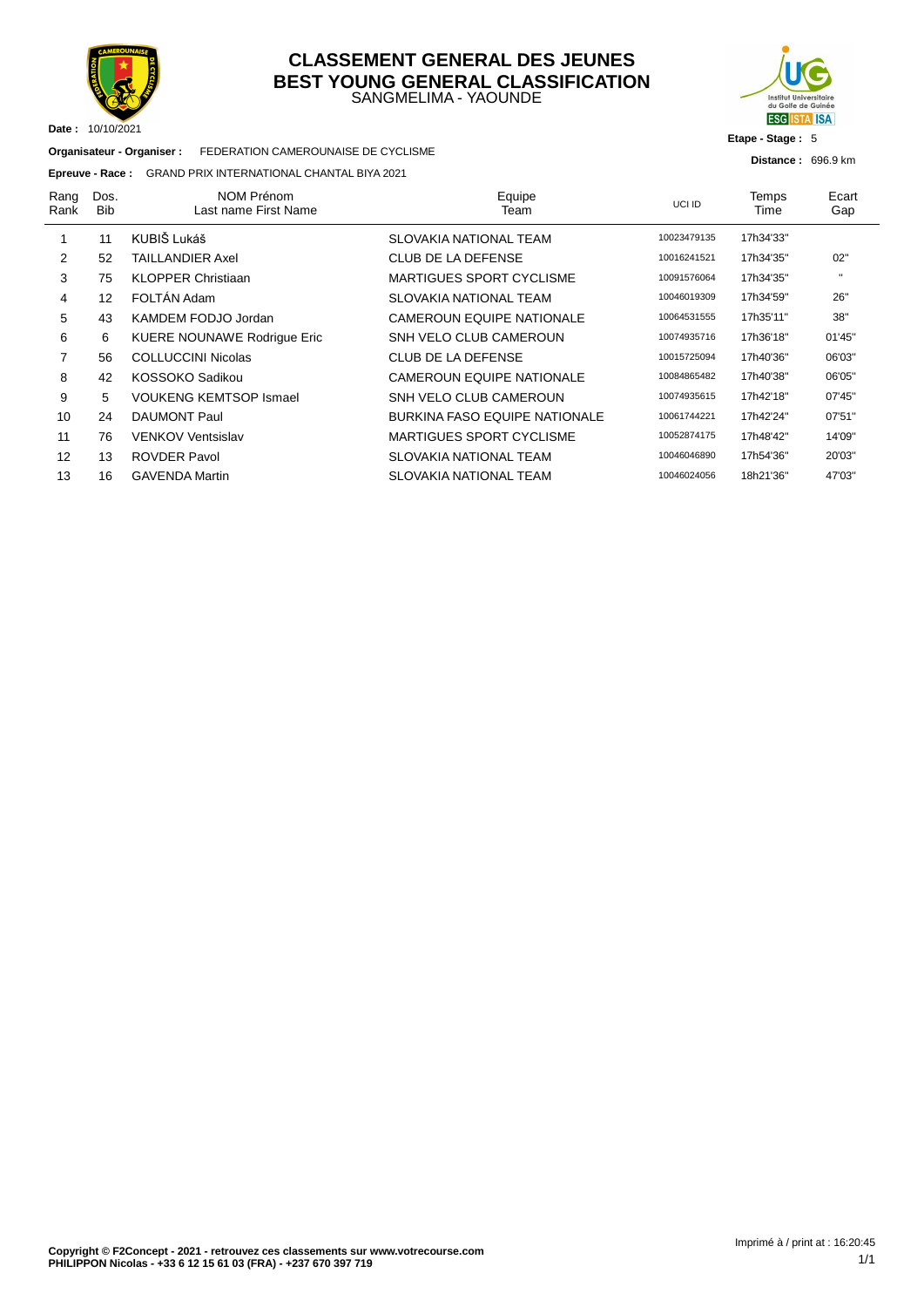

#### **CLASSEMENT PAR EQUIPE - TEAM CLASSIFICATION**

SANGMELIMA - YAOUNDE

Ĭ.



**Etape - Stage :** 5

**Date :** 10/10/2021

#### **Organisateur - Organiser :** FEDERATION CAMEROUNAISE DE CYCLISME

**Epreuve - Race :** GRAND PRIX INTERNATIONAL CHANTAL BIYA 2021

| Rg<br>Rk | Equipe<br>Team                                         | Temps<br>Time | Ecart<br>Gap |
|----------|--------------------------------------------------------|---------------|--------------|
| 1        | <b>GLOBAL CYCLING TEAM</b><br>$92 - 95 - 93$           | 12h45'17"     |              |
| 2        | <b>CAMEROUN EQUIPE NATIONALE</b><br>$42 - 41 - 43$     | 12h46'15"     | 58"          |
| 3        | <b>CLUB DE LA DEFENSE</b><br>$56 - 53 - 52$            | 12h46'50"     | 01'33"       |
| 4        | SNH VELO CLUB CAMEROUN<br>$2 - 1 - 5$                  | 12h47'13"     | 01'56"       |
| 5        | <b>MARTIGUES SPORT CYCLISME</b><br>71 - 75 - 76        | 12h47'52"     | 02'35"       |
| 6        | <b>BURKINA FASO EQUIPE NATIONALE</b><br>$26 - 24 - 21$ | 12h49'46"     | 04'29"       |
| 7        | <b>SLOVAKIA NATIONAL TEAM</b><br>$11 - 12 - 14$        | 12h50'12"     | 04'55"       |
| 8        | <b>MALI EQUIPE NATIONALE</b><br>82 - 83 - 81           | 13h30'34"     | 45'17"       |
| 9        | COTE D'IVOIRE EQUIPE NATIONALE<br>61 - 62 - 65         | 13h59'48"     | 01h14'31"    |

#### **Classement de l'étape - Stage classification Classement général - Général classification**

| Rq<br>Rk | Equipe<br>Team                       | Temps<br><b>Time</b> | Ecart<br>Gap |
|----------|--------------------------------------|----------------------|--------------|
| 1        | SNH VELO CLUB CAMEROUN               | 52h42'22"            |              |
| 2        | GI OBAL CYCLING TEAM                 | 52h47'40"            | 05'18"       |
| 3        | SLOVAKIA NATIONAL TEAM               | 52h52'43"            | 10'21"       |
| 4        | <b>CAMEROUN EQUIPE NATIONALE</b>     | 52h56'17"            | 13'55"       |
| 5        | <b>CLUB DE LA DEFENSE</b>            | 52h56'30"            | 14'08"       |
| 6        | MARTIGUES SPORT CYCLISME             | 52h59'22"            | 17'00"       |
| 7        | <b>BURKINA FASO EQUIPE NATIONALE</b> | 53h09'08"            | 26'46"       |
| 8        | CÔTE D'IVOIRE EQUIPE NATIONALE       | 54h21'03"            | 01h38'41"    |
| 9        | <b>MALI EQUIPE NATIONALE</b>         | 54h40'26"            | 01h58'04"    |
|          |                                      |                      |              |